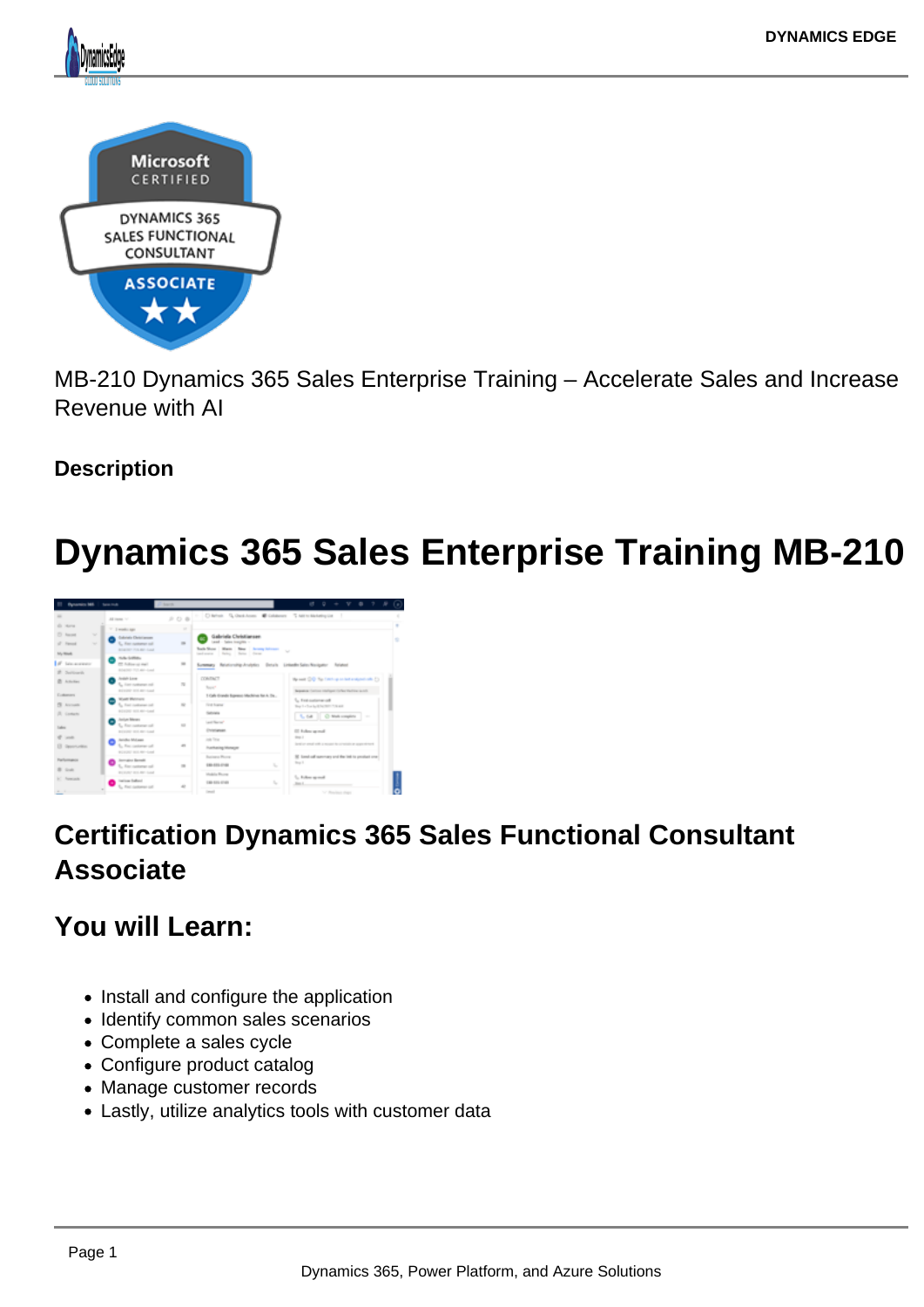

## **MB-210 Dynamics 365 Sales Enterprise Training**

Dynamics 365 Sales Enterprise is an end-to-end application to manage the handling of customers and potential customer. It assists with tracking data against sales goals, automating best practices, learning from data, and more.

Our team of globally recognized experts take students step by step, from lead, to opportunity, to closed deal. Using the application's available automation and customization options, students will learn how to enable sales staff to be their most productive selves.

## **Is this the Right Microsoft Dynamics 365 Sales Enterprise Training MB-210 for You?**

A Dynamics 365 Customer Engagement Functional Consultant is responsible for performing discovery, capturing requirements, engaging subject matter experts and stakeholders, translating requirements, and configuring the solution and applications. The Functional Consultant implements a solution using out-of-the-box capabilities, codeless extensibility, application, and lastly, service integrations.

## **Good to know before you attend the class:**

Familiarity of business applications and the desire to customize and lastly, to implement them for business.

## **Course outline**

## **Module 1: Configure Dynamics 365 Sales**

In this module, we will learn about configuring the sales application to fit an organization's unique requirements.

### **Lessons**

Configure organization and management settings

## **Lab : Lab 1.1: Validate lab environment**

After completing this module, you will be able to:

• Install and configure the sales application.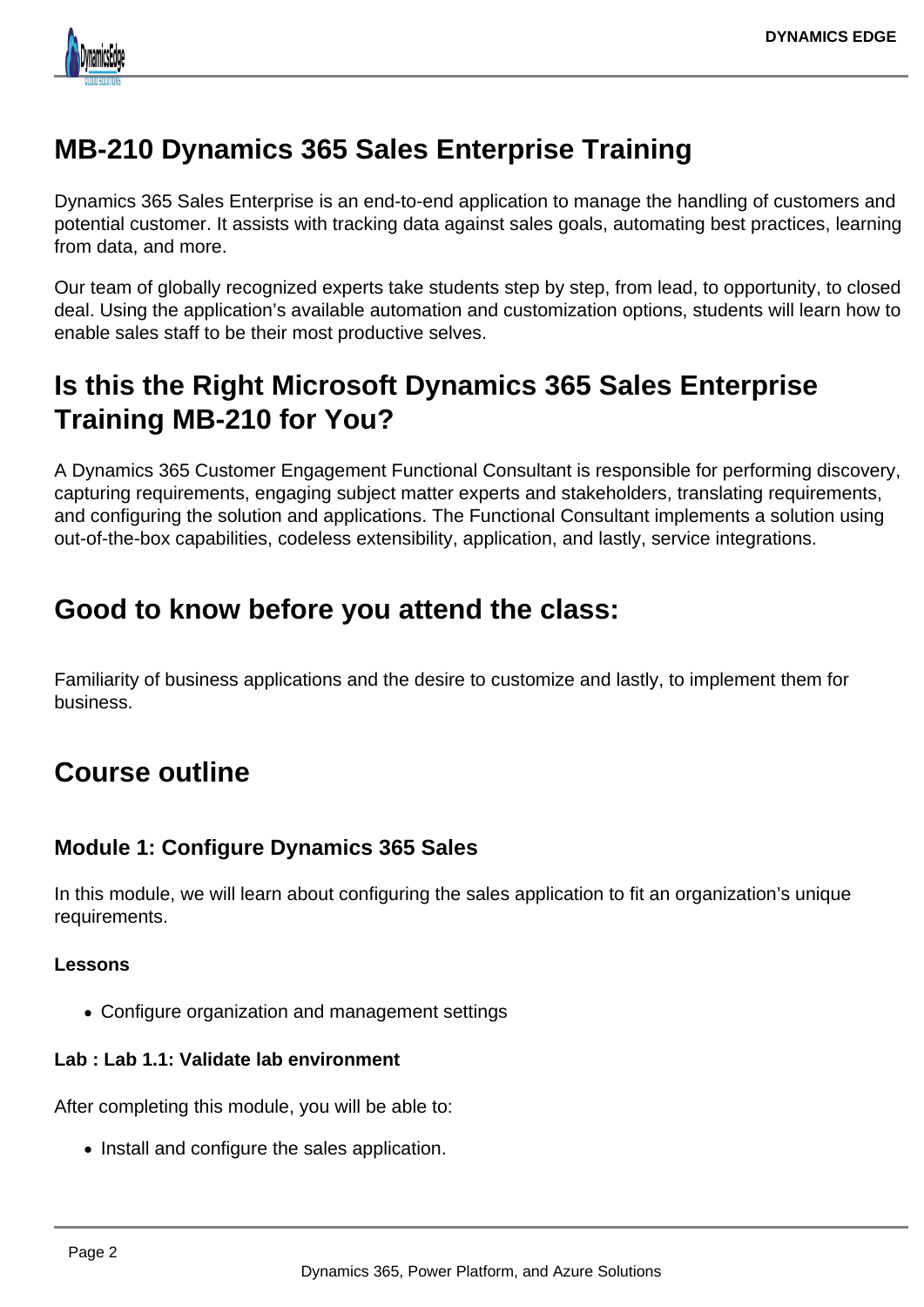

• Identify common sales scenarios.

## **Module 2: Manage leads and opportunities with Dynamics 365 Sales**

In this module, you will learn how to manage customer data records, use built-in sales tools, and take a lead through the lead lifecycle.

#### **Lessons**

- Manage leads with Dynamics 365 Sales Enterprise
- Manage opportunities with Dynamics 365 Sales Enterprise

### **Lab : Lab 2.1: Manage customers**

After completing this module, you will be able to:

- Create customer records.
- Use sales tooling.
- Create leads and opportunities.

## **Module 3: Manage orders and the product catalog with Dynamics 365 Sales**

In this module, we will learn how to use quotes and orders to further use Dynamics 365 Sales Enterprise to manage your sales opportunities and turn them into closed deals.

#### **Lessons**

- Manage and organize your product catalog with Dynamics 365 Sales
- Process sales orders with Dynamics 365 Sales

After completing this module, you will be able to:

- Create and use the product catalog.
- Add quotes to opportunities.
- Complete a sale with an order.

## **Module 4: Manage goals with Dynamics 365 Sales**

In this module, we will learn how to manage goals to track the success of your sales organization and gather key metrics about sales performance.

#### **Lessons**

- Define and track individual goals with Dynamics 365 Sales
- Use goal metrics in Dynamics 365 Sales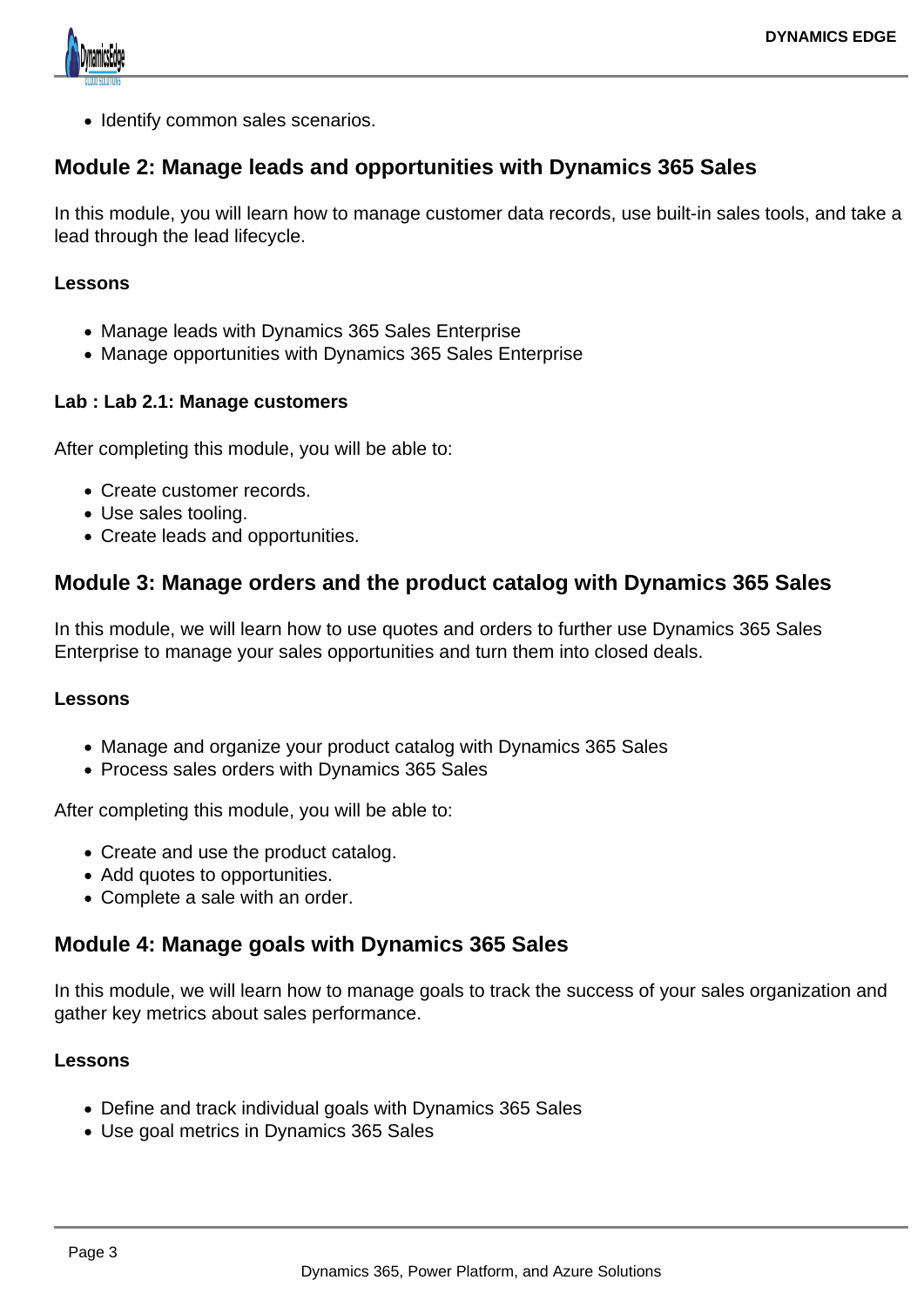

After completing this module, you will be able to:

- Use rollup columns to define sales metrics.
- Track individual goals for sales and teams.

## **Module 5: Analyze Dynamics 365 Sales data**

In this module, we will review analytical options, describe search tools, and use Power BI to view and analyze sales data.

#### **Lessons**

- Analyze data in D365 Sales
- Analyze data with Power BI

After completing this module, you will be able to:

- Analyze sales data using out-of-the-box D365 tools
- Configure charts and dashboards to view sales data
- Use Power BI and Power BI template apps to analyze data

## **Module 6: Work with Dynamics 365 Sales Insights**

In this module, you will learn about the free and premium features of Dynamics 365 Sales Insights, and how it can empower salespeople to form closer relationships with their customers and close sales faster.

#### **Lessons**

Configure Sales Insights

After completing this module, you will be able to:

- Set up and configure Sales Insights
- Work with Assistant studio
- Configure productivity intelligence, connection insights and predictive models

### **G. Module 7: Create surveys with Dynamics 365 Customer Voice**

In this module, students will learn about Dynamics 365 Customer Voice, a powerful tool for gathering and analyzing customer sentiment.

#### **Lessons**

- Create a survey project with Dynamics 365 Customer Voice
- Create surveys with Dynamics 365 Customer Voice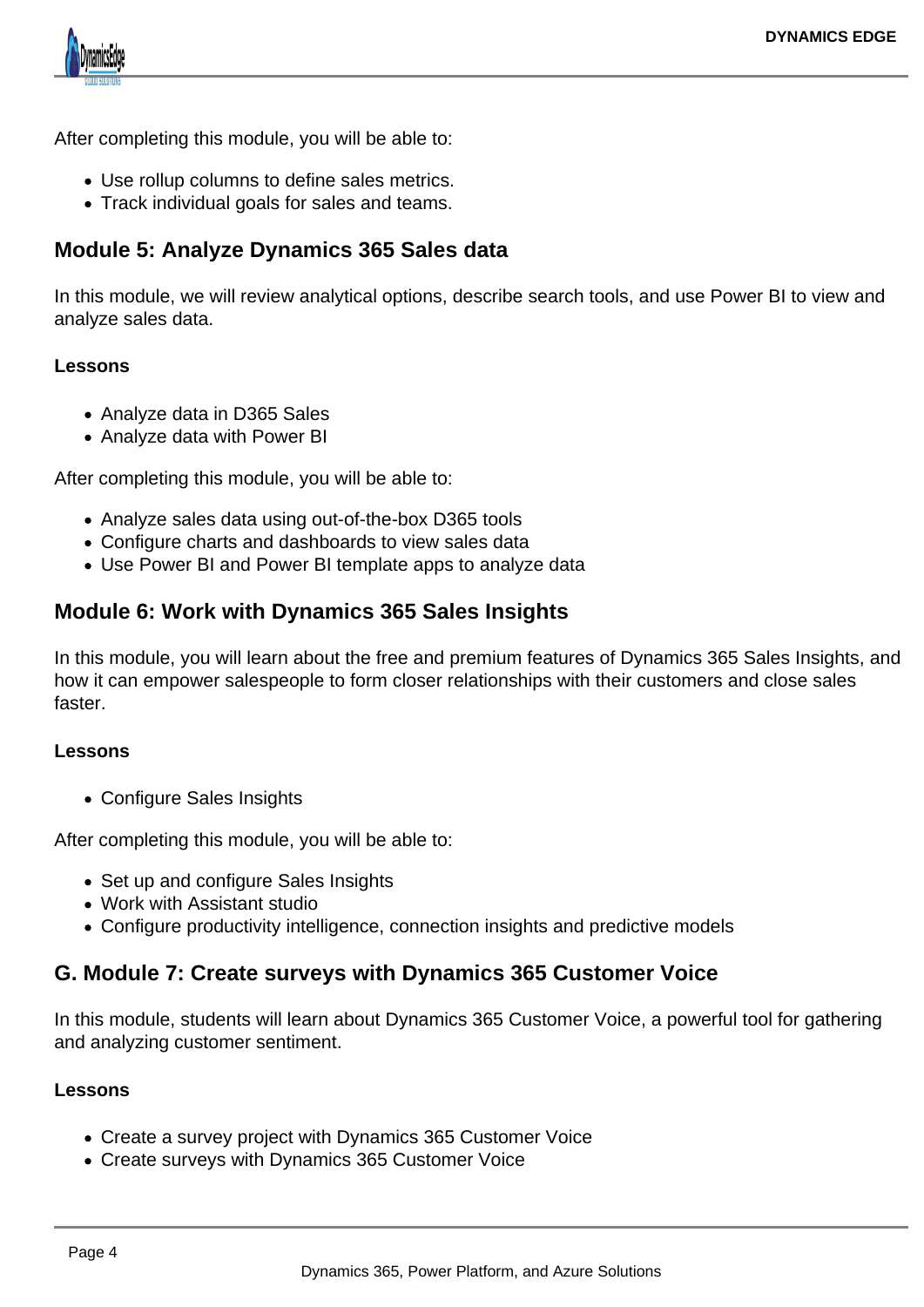• Send Dynamics 365 Customer Voice surveys

After completing this module, students will be able to:

- Set up survey projects to organize and create surveys
- Create a survey with variables and entities
- Send Dynamics 365 Customer Voice surveys using multiple modalities

Related Courses:

[MB-220 Microsoft Dynamics 365 Marketing](https://www.dynamicsedge.com/product/mb-220-dynamics-365-crm-marketing-automation-and-campaign-management/)

[MB-230 Microsoft Dynamics 365 Customer Service](https://www.dynamicsedge.com/product/mb-230-dynamics-365-crm-customer-service-support-customers-anytime-anywhere/)

[MB-240 Microsoft Dynamics 365 Field Service](https://www.dynamicsedge.com/product/mb-240-dynamics-365-crm-field-service-proactive-automation/)

[MB-260 Microsoft Customer Data Platform Specialty](https://www.dynamicsedge.com/product/22851/)

Related Certifications:

[Microsoft Certified: Dynamics 365 Sales Functional Consultant Associate](https://docs.microsoft.com/en-us/learn/certifications/d365-functional-consultant-sales/)

[Learning Paths](https://docs.microsoft.com/en-us/learn/paths/get-started-cds/)

[Credly & Job Opportunities](https://www.credly.com/badges/d11b6cc2-226e-4b2c-ac86-568ed03b28f2)

[Contact Us](https://staging-dynamicsedgeseo.kinsta.cloud/contact) or Live Chat if you have questions or concerns about Microsoft Technical Course. PRODUCT TYPE

• simple

PRODUCT VISIBILITY

• featured

#### PRODUCT CAT

- Dynamics 365 Cloud Skills and Training
- Dynamics 365 Sales

Date Created November 2021